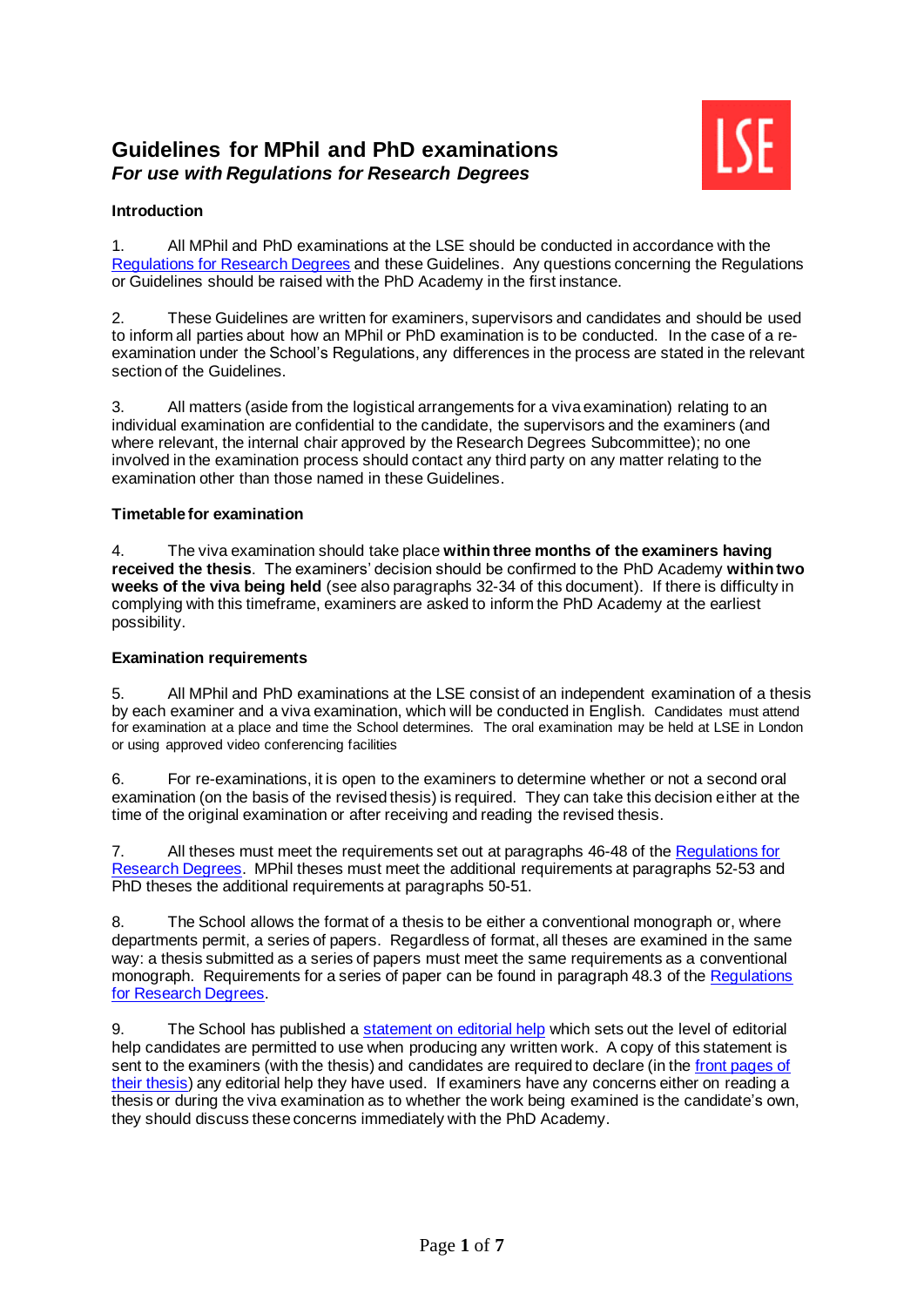# **Examination process**

10. The PhD Academy, on behalf of the School's Research Degrees Subcommittee, is responsible for oversight of the examination process and ensuring examiners are appointed in accordance with School regulations and requirements. Questions relating to the examination process should be addressed to the PhD Academy in the first instance.

11. The practical arrangements for the viva examination (date, time and venue/format) will be made by the candidate's department usually by the supervisor or PhD Manager. Departments should consider the following when making such arrangements:

#### Remote viva

- using remote platforms supported by the School: Zoom, Microsoft Teams and Skype
- setting the time of the viva to allow time for the examiners to confer privately first or to take into consideration any time zone differences of any of the participants
- confirmation of the arrangements for the examiners and the candidate any adjustments to the viva recommended in the candidate's "My Adjustments" Plan /Inclusion Plan\*
- Departments are required to appoint a Named Academic Contact for online vivas so that examiners and candidates have a readily available contact point to discuss issues during the viva. The Nominated Academic Contact must be an LSE member of academic staff. Academic Departments do not need to formally appoint Nominated Academic Contacts with the School and RDSC through the examiner nomination process, but they are responsible for ensuring that participants are advised of the name and contact details.

#### In person viva:

- suitability of the venue for the viva (size, location, privacy);
- start time of the viva to allow time for the examiners to confer privately first, if required;
- provision of refreshments for the examiners and candidate (it is advised that water is made available);
- contact point for examiners and the candidate, for example if there is a problem in arriving at the School in time for the start of the viva;
- contact details for the supervisor if they are not going to be present at the viva;
- confirmation of the arrangements for the examiners and the candidate to ensure that all parties have the full information on venue (including provision of a map for anyone external to the School), start and likely end times and other information they may need to know;
- any adjustments to the viva recommended in the candidate's "My Adjustment's" Plan/Inclusion Plan.\*

#### Mixed-mode vivas:

- This is primarily for where one examiner will join the viva remotely with candidate and one examiner in attendance on campus.
- A named contact point is not required for this examination as support is expected to be readily available from colleagues and relevant services on campus.
- Arrangements- physical and remote- must be in line with the standard procedures governing remote and in person vivas- please see immediately above.

\*Please see Annex for guidance on recording vivas as reasonable adjustments where stipulated in the candidate's "My Adjustments" Plan/ Inclusion Plan.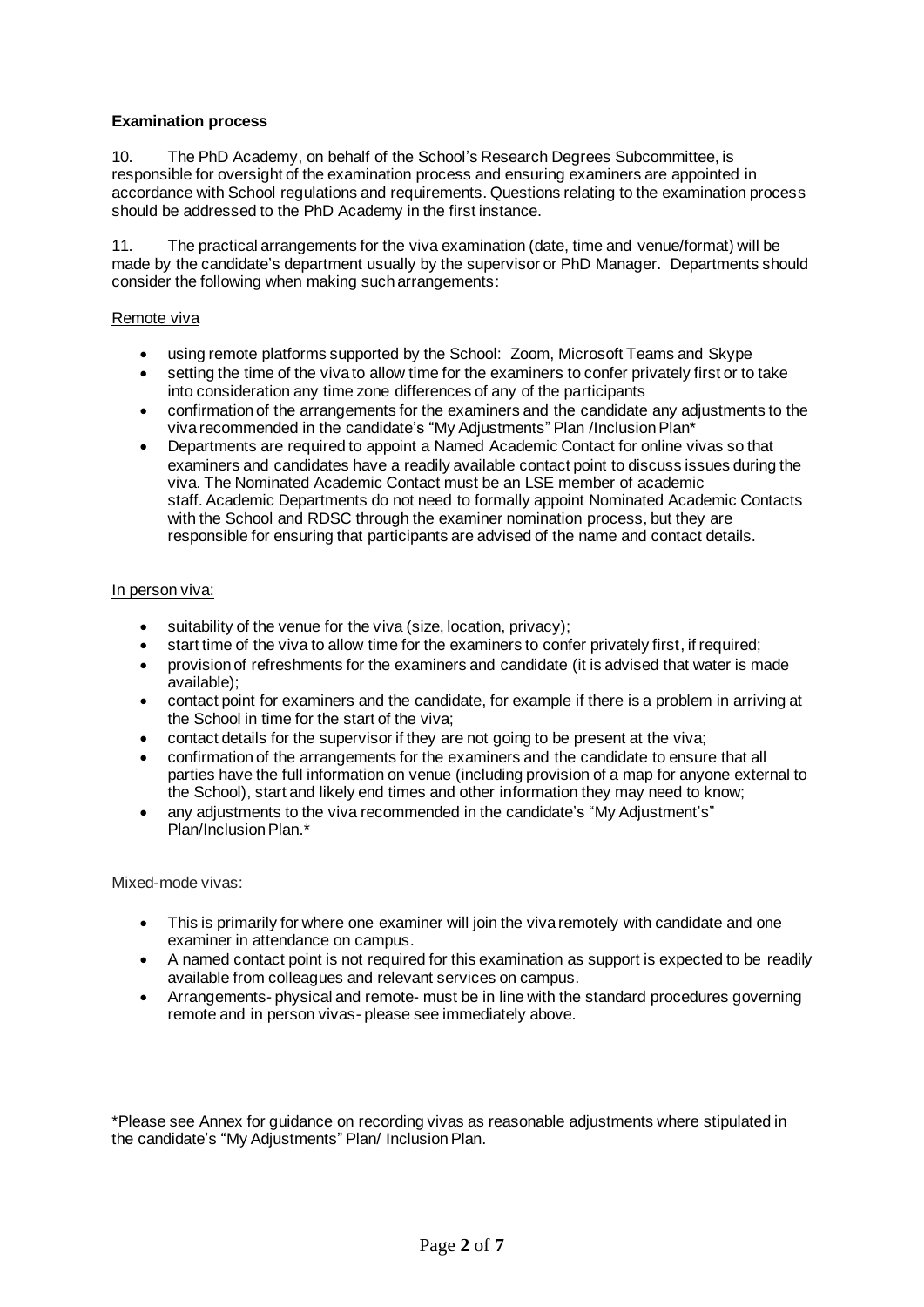## Role of internal chair

- Where there are considerations around examiners' procedural expertise of UK examinations, or any other exceptional consideration for an examination, either the Academic Department or RDSC may require a Chair for the examination to be appointed from within the Academic Department. The candidate's supervisor/s may not act as the chair and a suitable experienced academic member of the staff should be nominated from the department.
- The role of the chair is to oversee the conduct of the viva and to provide guidance to the examiners on the examination process in line with School regulations.
- Where a Chair decides that action is required on either regulatory, technical or wellbeing issues related to the viva, the following options are available following consultation with the participants:
	- o to seek advice from the PhD Academy on the appropriate course of action
	- $\circ$  to continue with the examination and to provide a report to the PhD Academy for consideration of the Chair of the Research Degrees Sub Committee
	- o to postpone the examination.
- The chair is not involved in the academic assessment of the thesis and as such is not expected to question the candidate about the work being examined. The Chair will not be provided with a copy of the thesis.

## Guidance to chairs

- The Chair should introduce themselves at the start of the examination, outline the role they are undertaking, and clarify that the examination is taking place under normal school regulations
- LSE IT Service Desk can be contacted on +44 (0) 20 7898 5000 or by email at [IT.servicedesk@lse.ac.uk](mailto:IT.servicedesk@lse.ac.uk)
- Except where the Chair's advice is sought on regulatory or technical issues, the Chair will not take an active role in the examination other than to oversee the conduct of the viva.
- Should the Chair have cause for concern regarding the wellbeing of the candidate, the examination should be paused while advice is sought on the appropriate next steps.
- Advice can be sought from the PhD Academy on issues arising during the examination.
- At the conclusion of the viva the Chair will close the meeting and the examiners will then continue with the next steps of the examination process in accordance with the School regulations.
- The PhD Academy can be contacted via email: [phdacademy@lse.ac.uk.](mailto:phdacademy@lse.ac.uk) If advice is needed on the day regarding regulatory or wellbeing issues, the Deputy Director of the PhD Academy, Marcus Cerny, can be contacted on Microsoft Teams.

12. For in-person vivas, in line with School's sustainability agenda, it should be noted that the School will not normally consider paying for flights. Maximum expenditure for other forms of travel is £250, and examiners are also eligible for 1 night of accommodation and subsistence. Where travel is not available within these constraints either a remote viva or alternative examiners should be considered. Please refer to the [examiner fees/expenses claim](https://info.lse.ac.uk/current-students/phd-academy/phd-journey/a-z-guidance) form for full details.

13. **Candidates should not be involved in any direct contact with their examiners until the viva examination**: candidates should not send their thesis (in hard or electronic copy) to examiners (theses can only be sent out by the PhD Academy) or be responsible for making any practical arrangements for the viva examination (this is done by the candidate's department).

## **In advance of the viva examination: the examiners' preliminary reports**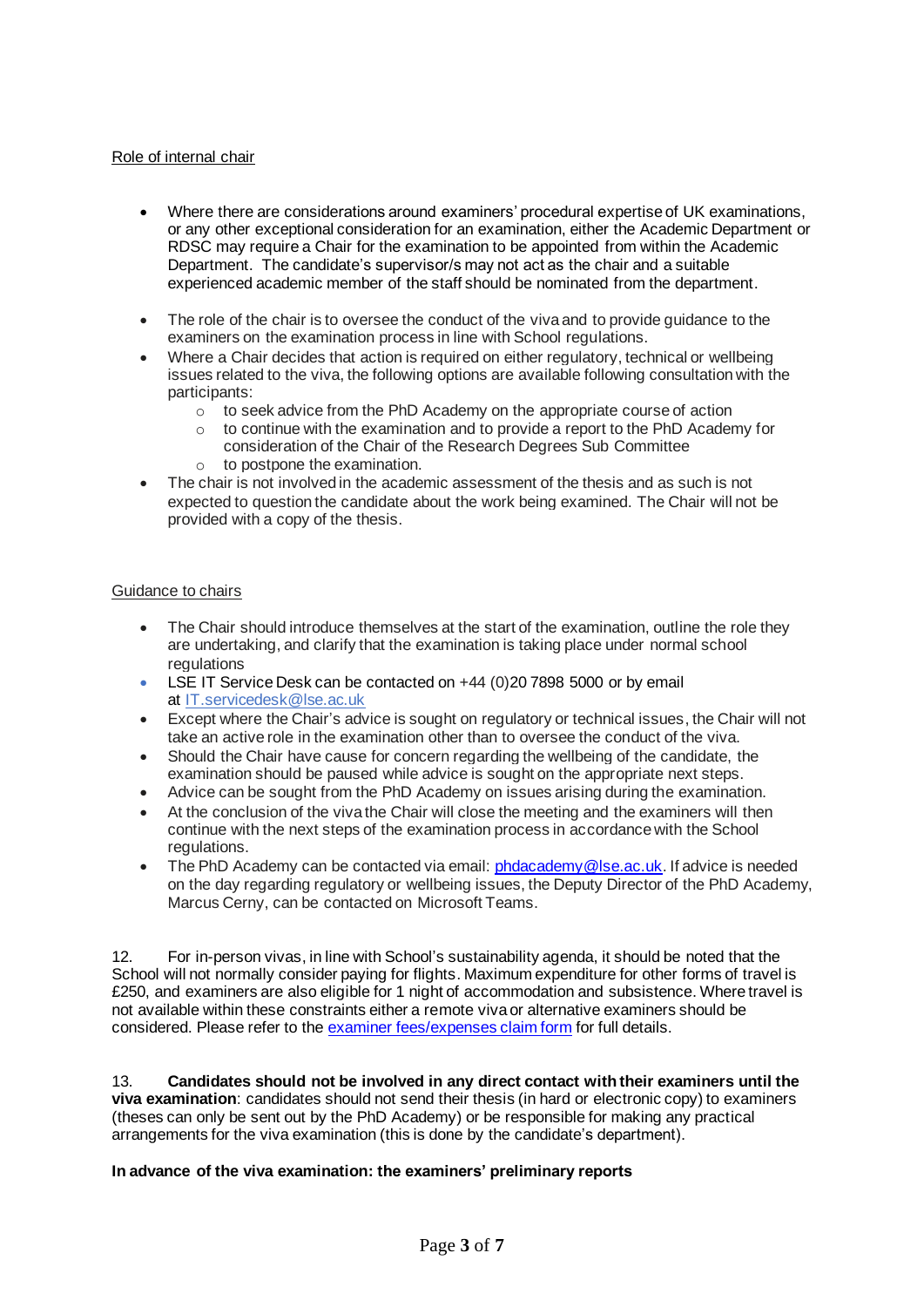13. In the case of a re-examination if the examiners have determined that no further oral examination is necessary, the re-examination will be conducted on the basis of the revised thesis alone; therefore paragraphs 14-27 of this form do **not** apply.

14. Examiners are expected to read the thesis in full and in good time before the viva examination.

15. Each examiner will identify specific matters they will wish to take up with the candidate, which they are asked to indicate in an independent written preliminary report. Typically, the preliminary report identifies particular areas which the examiner believes should be explored with the candidate during the viva and, if wished, a tentative recommendation for the result of the examination, based on an assessment of the thesis. Neither the preliminary reports nor any tentative recommendation on the examination outcome should be shared with the candidate at this stage.

16. Examiners will share their report with each other in advance of the viva examination. Examiners should note that their preliminary reports will be sent to the candidate at the end of the examination process.

17. If the examiners have any queries about the School's requirements for the award of the MPhil or PhD or about the regulations they should contact the PhD Academy.

# **The viva examination**

18. The examiners should have available the thesis, *Regulations for Research Degrees*, these Guidelines and their preliminary reports at the viva examination. The candidate should have available their own copy of the thesis (which will be paginated in the same way as the version sent to the examiners).

19. Before the viva commences, the examiners will take the time to discuss the areas they wish to explore (see paragraph 15) during the viva examination.

20. Supervisors can attend the viva examination as observers, provided that the candidate has not indicated otherwise. Supervisors do not have the right to take part in the examination but may contribute if invited to do so by the examiners. Such contributions should usually be made at the end of the viva to ensure the candidate has the fullest opportunity during the oral examination to answer the examiners' questions. No-one other than the examiners, the supervisors and where relevant, the internal Chair/Named Academic Contact, and the candidate may be present at a viva examination.

21. Reasonable adjustments to examination arrangements are only considered on the basis of the candidate's "My Adjustments" Plan/ Inclusion Plan. The PhD Academy will advise examiners of any additional arrangements required by a candidate for the viva examination. However, if examiners are alerted by the supervisor(s) or the candidate to any disability or illness, even in confidence, they should seek the advice of the PhD Academy.

22. The purpose of the viva examination is to examine the candidate on the thesis and, if the examiners see fit, on subjects relevant to it. At its outset, the examiners should outline the broad areas for discussion to the candidate. If the examiners will be questioning the candidate about matters beyond the immediate subject matter of the thesis they should make it clear that they will be doing so and that the candidate will therefore not be expected to have the same level of knowledge of these matters as of the content of the thesis.

23. During the viva the examiners should establish whether all the requirements for a thesis [submitted for the MPhil or PhD](https://info.lse.ac.uk/Staff/Divisions/Academic-Registrars-Division/Teaching-Quality-Assurance-and-Review-Office/Assets/Documents/Calendar/RegulationsForResearchDegrees.pdf) have been met and that the thesis is genuinely the work of the candidate.

24. The viva should be conducted in such a way that the candidate has adequate opportunity, encouragement, and time to explain their research and to defend the thesis. There is no prescribed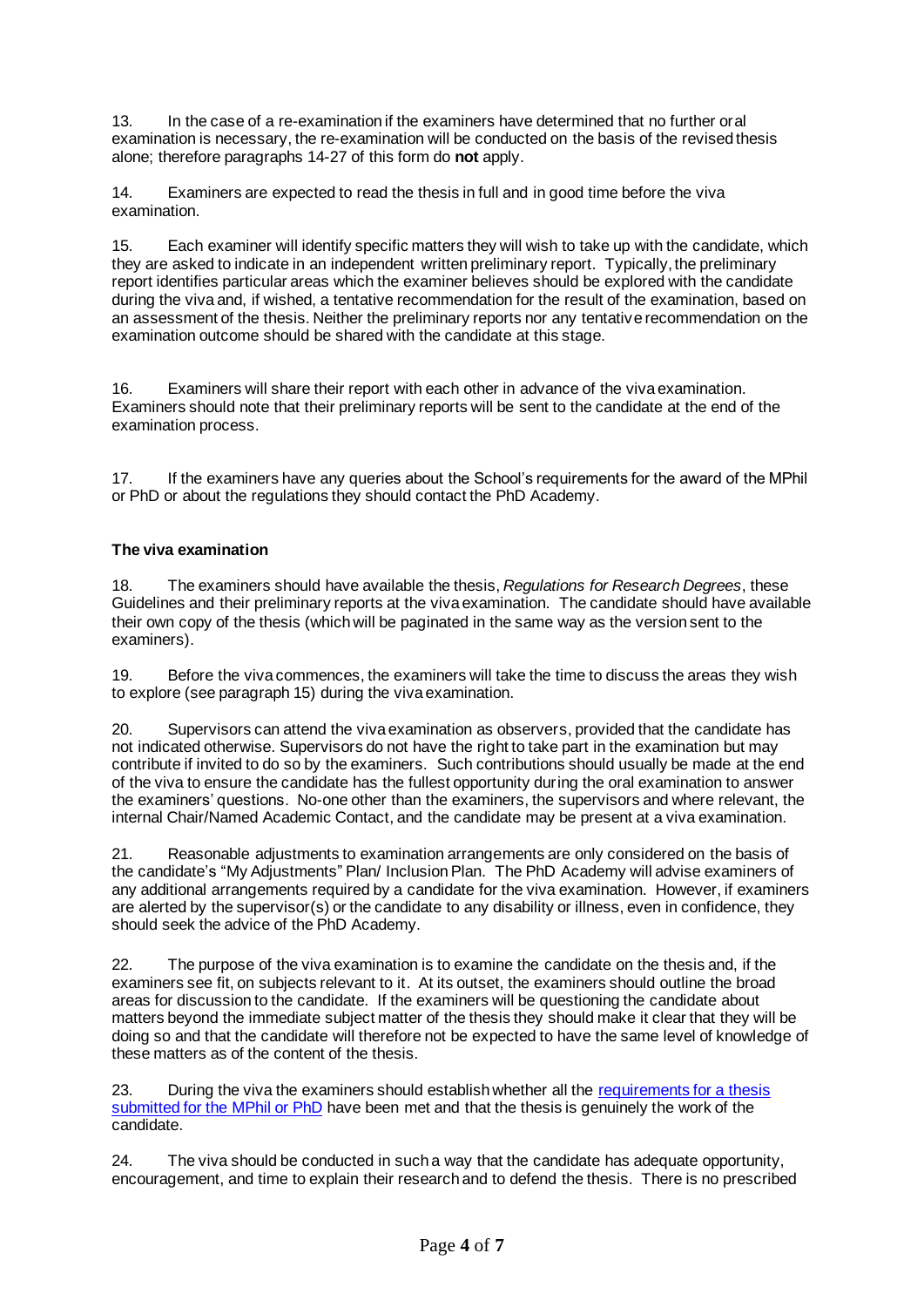time limit for this purpose. It is also recommended that examiners should allow short breaks at appropriate points.

25. In attending the viva, the candidate is declaring themselves fit to do so. If a candidate is unwell immediately prior to the viva such that they are unable to attend it, they should immediately notify the PhD Academy. A candidate will be asked to provide the relevant medical evidence in connection to the illness and the PhD Academy will provide advice on this.

26. If a candidate attends the viva but becomes so unwell or distressed during it as to be unable to proceed, the examiners should, after such consultation with the candidate, decide whether to continue. If they do continue, they should note in their final report that the candidate was unwell. If they decide not to continue, they should determine whether they have enough evidence to make a decision or whether it will be necessary to continue the viva examination on another occasion. The candidate can also request that the viva be adjourned on the basis of ill health and after discussing the matter with the examiners. Examiners should contact the PhD Academy as a matter of urgency if a viva needs to be ended.

27. If the examiners feel they have been put under moral pressure (such as alluding to the consequences of failure) or offered any kind of incentive to award a pass, the examination should be ended without a decision being reached and a report made to the PhD Academy.

# **Reaching a decision**

28. At the end of the viva examination (once the candidate has left the room) or after examining the revised thesis (in the case of a re-examination where no second viva is held) the examiners will need to reach a decision on the outcome. The options are set out in the [Regulations for Research](https://info.lse.ac.uk/Staff/Divisions/Academic-Registrars-Division/Teaching-Quality-Assurance-and-Review-Office/Assets/Documents/Calendar/RegulationsForResearchDegrees.pdf)  [Degrees](https://info.lse.ac.uk/Staff/Divisions/Academic-Registrars-Division/Teaching-Quality-Assurance-and-Review-Office/Assets/Documents/Calendar/RegulationsForResearchDegrees.pdf) and on th[e Examiners' Report Form](http://www2.lse.ac.uk/intranet/students/researchStudents/researchDegrees/Information%20for%20examiners.aspx) (a copy of which will be provided when the thesis is sent out). Both examiners are considered equal and must reach an agreed decision on the examination outcome.

29. The examiners have discretion to consult the supervisor(s) irrespective of whether they were present at the viva, or whether no viva was held in the case of a re-examination. Where examiners have difficulty in reaching an agreed decision, or where clarification over the Regulations is needed, advice should be sought from the PhD Academy.

30. Where the examiners decide that a period of revisions is required, they are to specify the timeframe for completing these as directed under the Regulations. The length of time required should be based on the **nature and scale of revisions that are necessary rather than an assessment of the candidate's ability to complete the work within a particular timeframe**. The LSE has procedures for considering adjustments to timeframes based on mitigating circumstances or candidate commitments. Where an individual candidate is granted a period of revisions and where they will have difficulty in meeting the deadline, for example, on the basis of other commitments they can request additional time to the period granted once the examiners' decision is confirmed to him/her. Such requests must be made by the candidate to the PhD Academy. Requests, on grounds of mitigating circumstances, are decided upon by the Research Degrees Subcommittee Chair who may consult with the examiners.

31. Where a candidate is required to complete major revisions to their thesis for re-examination they are entitled to be re-registered and thus to continue to receive supervision. Apart from offering support and guidance to the candidate during this period, the supervisor plays no other role in the examination process, for example, the examiners are not permitted to delegate to a supervisor the task of reading a revised thesis and confirming that it now meets the criteria for an award under the School's regulations.

## **Notification to the candidate**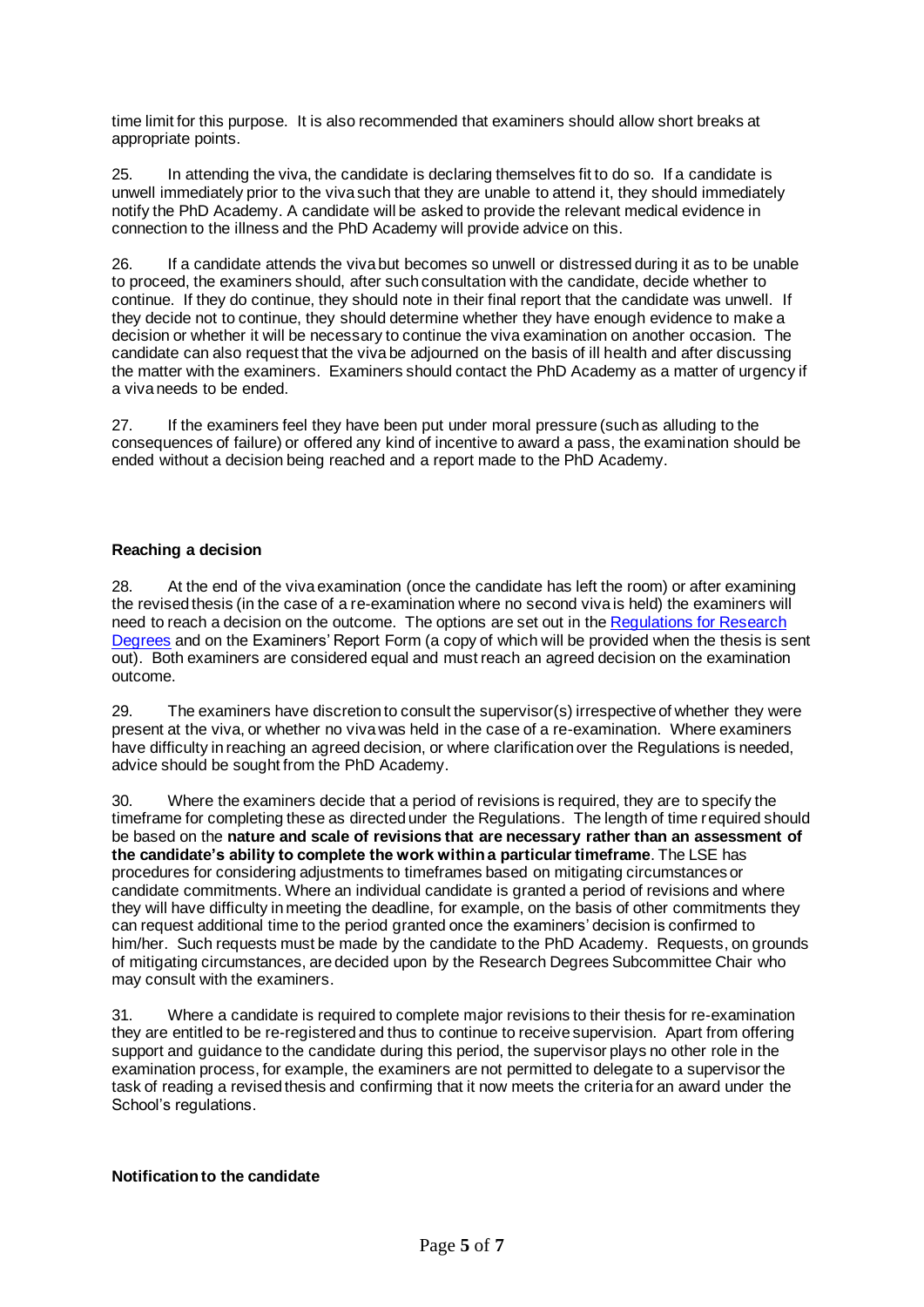32. Where a viva examination has taken place and particularly if the decision is that the candidate has passed or will pass subject to making minor amendments to the thesis, examiners may want to advise the candidate verbally and informally of their decision at the end of their deliberations. Examiners are advised to exercise particular care if doing so and always to make clear to the candidate that the result is not formal and final until the School has confirmed it to them. As part of the examination paperwork and ideally in the Joint Report, examiners must provide the PhD Academy with a clear explanation of the revisions the candidate needs to complete. In the case of a reexamination where no viva has taken place, the examiners' decision should always be conveyed to the PhD Academy in the first instance.

33. The PhD Academy will confirm in writing the examiners' decision to the candidate after receipt of all the required paperwork from the examiners (see paragraphs 35-36). No official notification of the result can be issued until the reports have been received and processed and any anomalies resolved. This can normally take up to one month following a viva examination and it is crucial that upon examiners submit all required reports/paperwork.

34. Candidates should not make direct contact with their examiners following the viva examination to discuss their result unless the examiners have given their permission for this to happen. It is not the responsibility of the examiners to support the candidate through corrections and resubmissions.

# **Reporting to the School on the examination**

35. Examiners must provide the PhD Academy,, by email [\(phdacademy@lse.ac.uk\)](mailto:phdacademy@lse.ac.uk), with the following completed paperwork **within two weeks of the viva having taken place**:

- (a) examiners' report form confirming the examination outcome;
- (b) a written joint examiners' report indicating the basis on which the decision has been reached and including a list of any revisions the candidate is now required to make; and
- (c) both examiners' preliminary reports.

There are no templates for (b) and (c) and examiners can determine the format they wish to present the reports.

36. The PhD Academy will provide a copy of the examiners' reports to the candidate when it confirms the examination outcome to them.

## **PhD Academy Contact Details**

For examiners and LSE staff:

Email[: phdacademy@lse.ac.uk](mailto:phdacademy@lse.ac.uk)

#### For PhD Candidates

Please send an enquiry via the [Candidate](https://auth.lse.ac.uk/auth/login?service=https%3A%2F%2Fgate.library.lse.ac.uk%2Fidp%2FAuthn%2FRemoteUser) Enquiry Form. If you wish to set up a remote/phone meeting to discuss your situation, please indicate by which mode of communication you would like (Zoom, Teams, Phone-please provide your contact telephone number).

Research Degrees Subcommittee August 2021